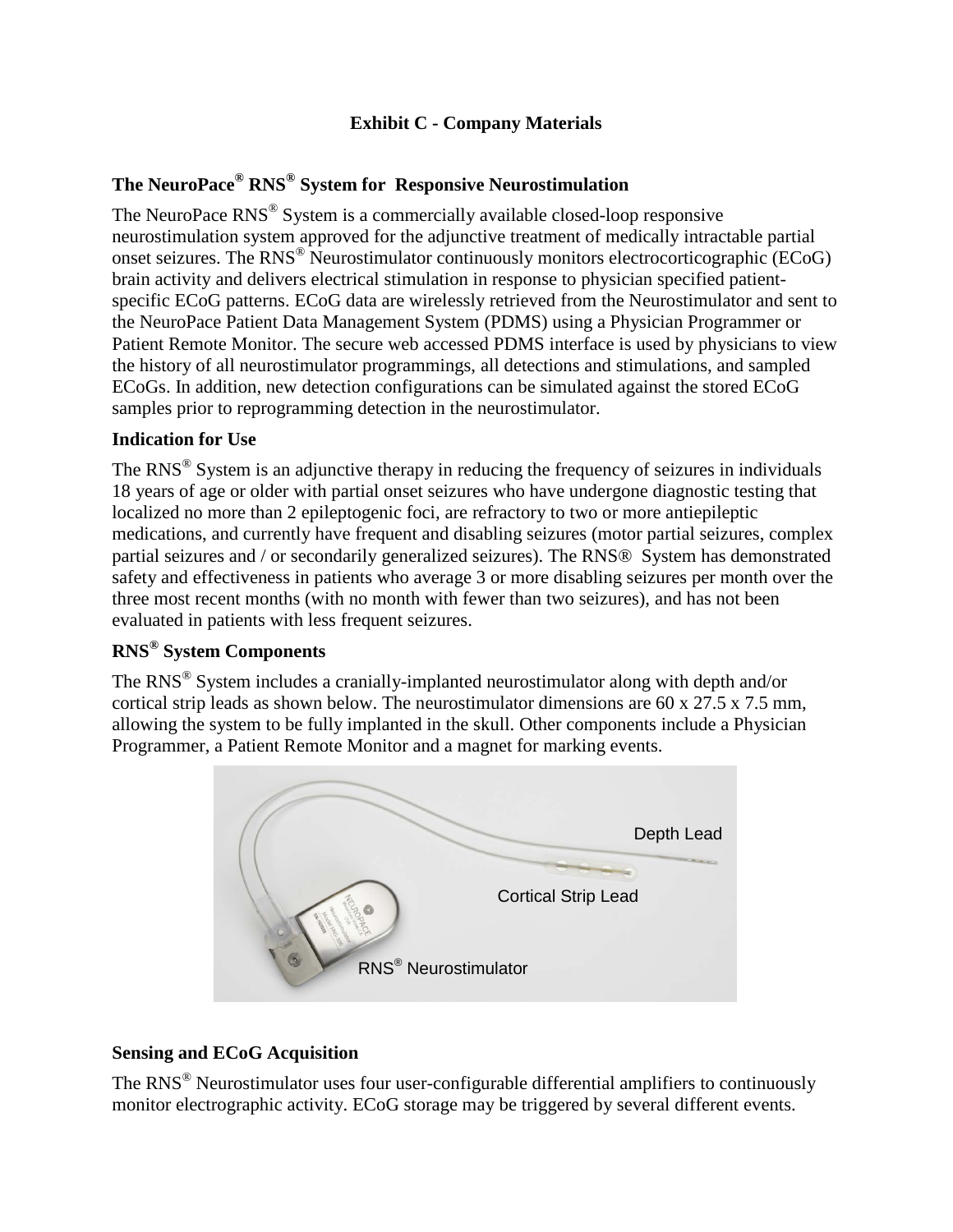Alternatively, ECoGs can be streamed from the Neurostimulator to the Programmer in real time, while stimulation is adjusted and tested. Sensing and ECoG Specifications are summarized in the table below.

| <b>Feature</b>       | <b>Specifications</b>                                                                                                                                                                                                                                                  |
|----------------------|------------------------------------------------------------------------------------------------------------------------------------------------------------------------------------------------------------------------------------------------------------------------|
| Electrodes           | 4 electrodes per lead (depth or strip)<br>Depth: 1.27 mm Ø x 2.00 mm, 0.08 cm surface area<br>Strip: 3.175 mm Ø, 0.08 cm surface area                                                                                                                                  |
| <b>ECoG Channels</b> | 4 differential channels, 2 electrodes per amplifier<br>user-selectable sensing montage                                                                                                                                                                                 |
| Dynamic Range        | 10-bit A/D conversion (digital values 0-1023, $512 = 0$<br>volts)                                                                                                                                                                                                      |
| Gain Levels          | 4 gain levels (low, med-low, med-high, high)                                                                                                                                                                                                                           |
| Resolution           | 0.8, 1.2, 2.0, 3.8 µV per bit                                                                                                                                                                                                                                          |
| Dynamic range        | 0.8, 1.2, 2.1, 3.9 mV range                                                                                                                                                                                                                                            |
| Sampling Rate        | 250 samples/second                                                                                                                                                                                                                                                     |
| Low-Pass Filter      | -3dB at 30, 60, 90, 120 Hz (default = 90 Hz)                                                                                                                                                                                                                           |
| High-Pass Filter     | -3dB at 4, 8, 12 Hz (default = 4 Hz)                                                                                                                                                                                                                                   |
| <b>ECoG Storage</b>  | 30.5 channel*minutes total storage<br>1 to 4 channels selectable<br>30, 60, 90, 180, 240 seconds duration<br>2/3 of ECoG pre-trigger, 1/3 post-trigger<br>1-61 maximum ECoGs stored<br>(e.g. 30 4-channel 30-sec ECoGs)<br>older ECoGs are overwritten unless reserved |
| <b>ECoG Triggers</b> | Magnet, Responsive Therapy, Pattern A or B Detection,<br>Long-Episode, Saturation, Noise, Scheduled                                                                                                                                                                    |
| Real-Time ECoG       | The most recent 4 minutes are stored in the Programmer                                                                                                                                                                                                                 |

**RNS® System ECoG Sensing Specifications**

# **ECoG Pattern Detection**

The RNS® Neurostimulator incorporates several pattern detection tools that can be configured to detect up to four different ECoG patterns. These detection tools include Half-Wave, Line Length, and Area algorithms. The Half-Wave algorithm is used to detect oscillations within selected frequency ranges, as well as LFP spike detection. The Line Length algorithm measures signal complexity and is sensitive to both frequency and amplitude changes. The Area algorithm measures area-under-the curve and is sensitive to amplitude changes. In practice, these detection tools are very effective at detecting abnormal epileptiform activity associated with epilepsy, including seizures, seizure onsets and interictal discharges. These patterns are variously characterized by amplitude decreases or increases, oscillation in the gamma, beta, alpha, theta or delta ranges, LFP spikes, and combinations of these patterns.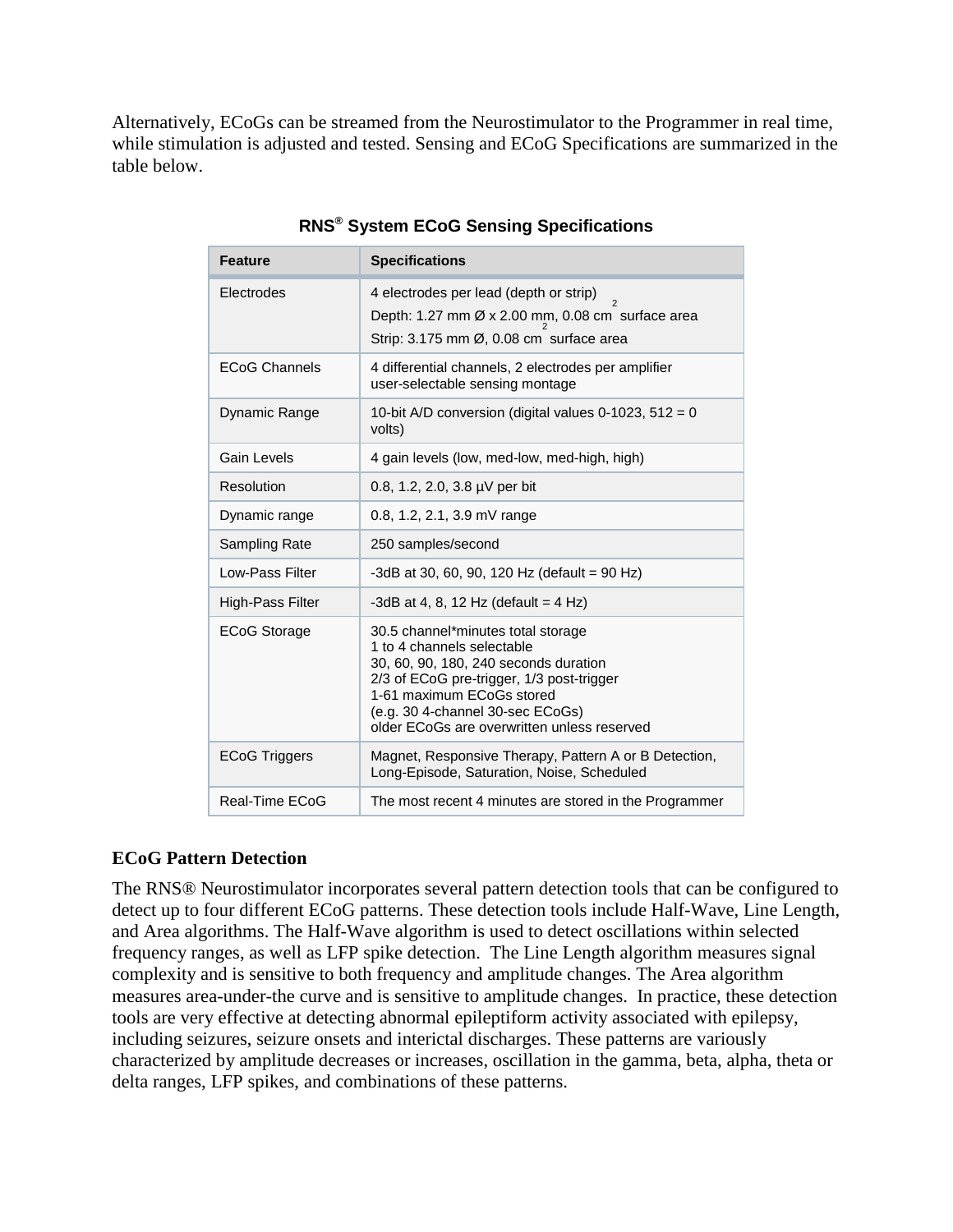#### **Responsive Neurostimulation**

Closed-loop electrical stimulation is delivered by the RNS® Neurostimulator in response to detection of any of the four different biomarker patterns.

#### **Stimulation Capabilities**

Electrical stimulation may be delivered to any combination of electrodes and the neurostimulator housing. Stimulation may be responsive or programmer-commanded (PC Stim). Available stimulation parameters are summarized in the table below.

| <b>Parameter</b>            | <b>Specifications</b>                                                                                                                                                        |
|-----------------------------|------------------------------------------------------------------------------------------------------------------------------------------------------------------------------|
| Waveform                    | Current-controlled, symmetrical bi-phasic square wave                                                                                                                        |
| Montage                     | Any set of electrodes including the neurostimulator housing may<br>be assigned to the anode or cathode                                                                       |
| Amplitude                   | $0-12$ mA                                                                                                                                                                    |
| Pulse Width                 | 40-1000 microseconds per phase                                                                                                                                               |
| Frequency                   | 1-333 Hz                                                                                                                                                                     |
| <b>Burst</b><br>Duration    | 10-60,000 milliseconds (PC Stim)<br>10-5,000 milliseconds (Responsive)                                                                                                       |
| Number of<br><b>Bursts</b>  | 2 bursts; Burst 2 is delivered immediately after Burst 1; all<br>parameters of Burst 2 may be different from Burst 1; Bursts 1<br>and 2 may be configured detection-specific |
| Adaptive<br>Stimulation     | Frequency may optionally be calculated as 6.25 to 200% of a<br>pre-defined ECoG Half-Wave frequency                                                                          |
| Synchronized<br>Stimulation | Stimulation may optionally be synchronized to the phase (0-250)<br>ms) and direction of a pre-defined ECoG Half-Wave                                                         |

# **RNS® System Stimulation Specifications**

# **Data Communication**

ECoG recordings, time-stamped event records, and hourly counts of detections and stimulations are stored in the Neurostimulator for later retrieval. Wireless telemetry is used to program the Neurostimulator and retrieve stored data by both the patient and the physician. After downloading data from the Neurostimulator, data are uploaded to the NeuroPace Patient Data Management System (PDMS) for viewing by the physician.

#### **Research Accessories**

NeuroPace has developed research accessories to the RNS<sup>®</sup> System for use in IRB or IDE clinical studies. These accessories allow several functions that are normally performed by the user with the physician Programmer to be controlled by an external computer via TTL pulses over BNC cables. These functions include: (1) insertion of markers into real-time ECoGs, (2) magnet triggering of ECoG storage in the Neurostimulator, and (3) triggering of Programmercommanded stimulation. These functions can be used to align ECoG recordings with an experimental protocol controlled by an external computer, and deliver stimulation at specific times during the protocol. These research accessories can be used to collect over an hour of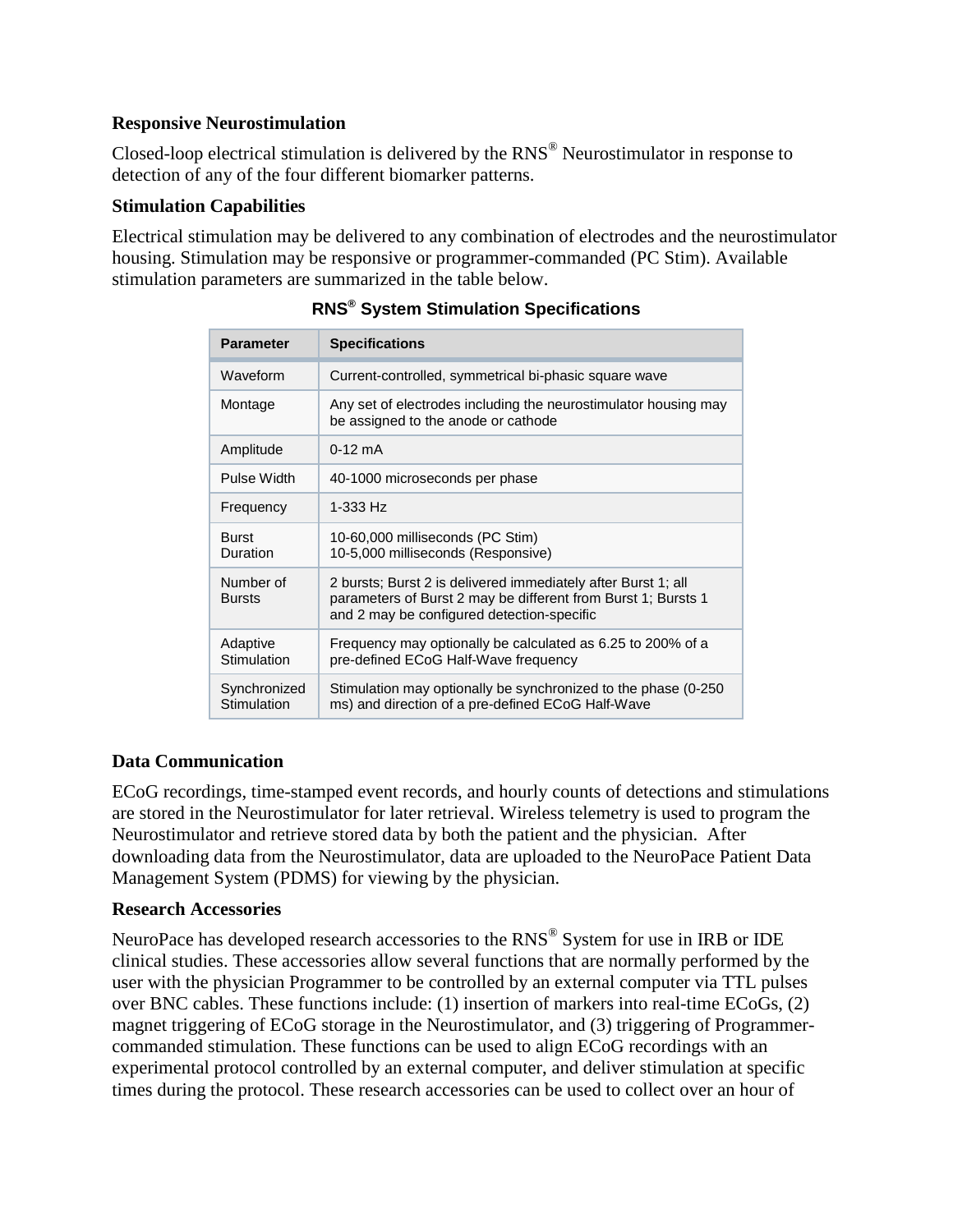continuous ECoG data at a time. The ECoG data can then be transferred to IEEG.org for subsequent processing with MATLAB software.